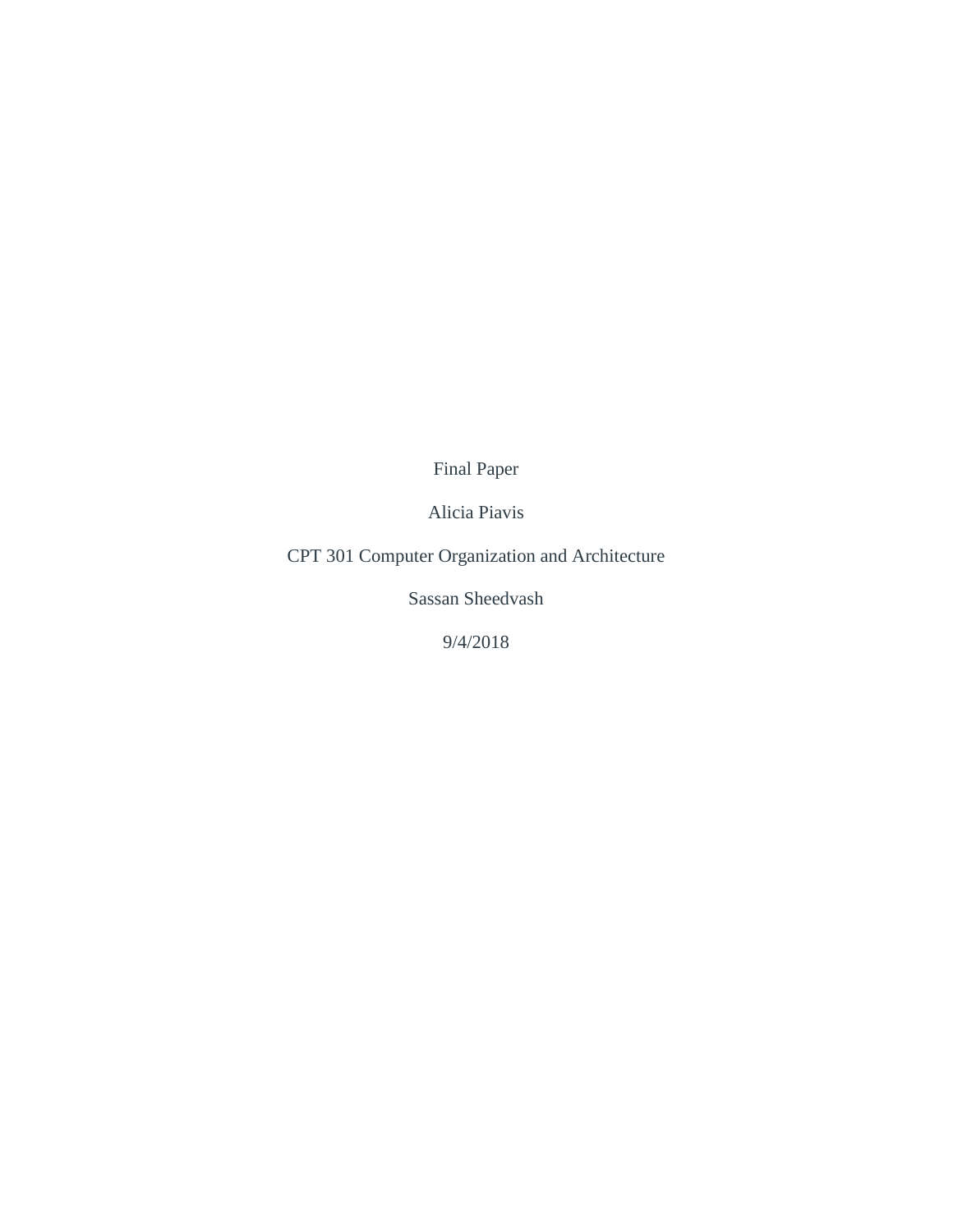#### **Week 1 Interactive Assignment: Computer Technology and Instructions**

The five classical components of a computer are the input, output, control, datapath and memory. These components work together to allow for full functioning of a computer. For example, for a speech to text application, the program needs to access instructions for the program from the memory of the computer. Then it may require input through a microphone either embedded in the computer or connected to the computer. Once input is received, control directs how that data is manipulated. Datapath executes the computations to translate the input into text, and then output prints the data from the memory to the screen.

Computer performance is a broad term used to describe a relationship when comparing the operation efficiency of different devices. Before evaluating performance, a specific metric must be determined. The most common metrics used to describe computer performance are execution time (how quickly a single task is performed), and throughput (the rate at which multiple tasks are simultaneously completed over a given period of time).

At the most basic level, computers perform computations by following sets of instructions. An instruction is a line that includes an operator and operands. Possible operations include addition, subtraction, etc. Operands are the values or registers referred to in the instruction line, and are used in the computation. Hardware and software interface through sets of instructions. At the lowest level, software instructions are represented as a series of ones and zeros called machine language. These ones and zeros interact with the hardware through electric signals.

#### **Link to Concept Map:** [Classical Components of a Computer](https://drive.google.com/file/d/1XqBX92mWO9TOmObnoTvN4MbV5KG6ngvP/view?usp=sharing)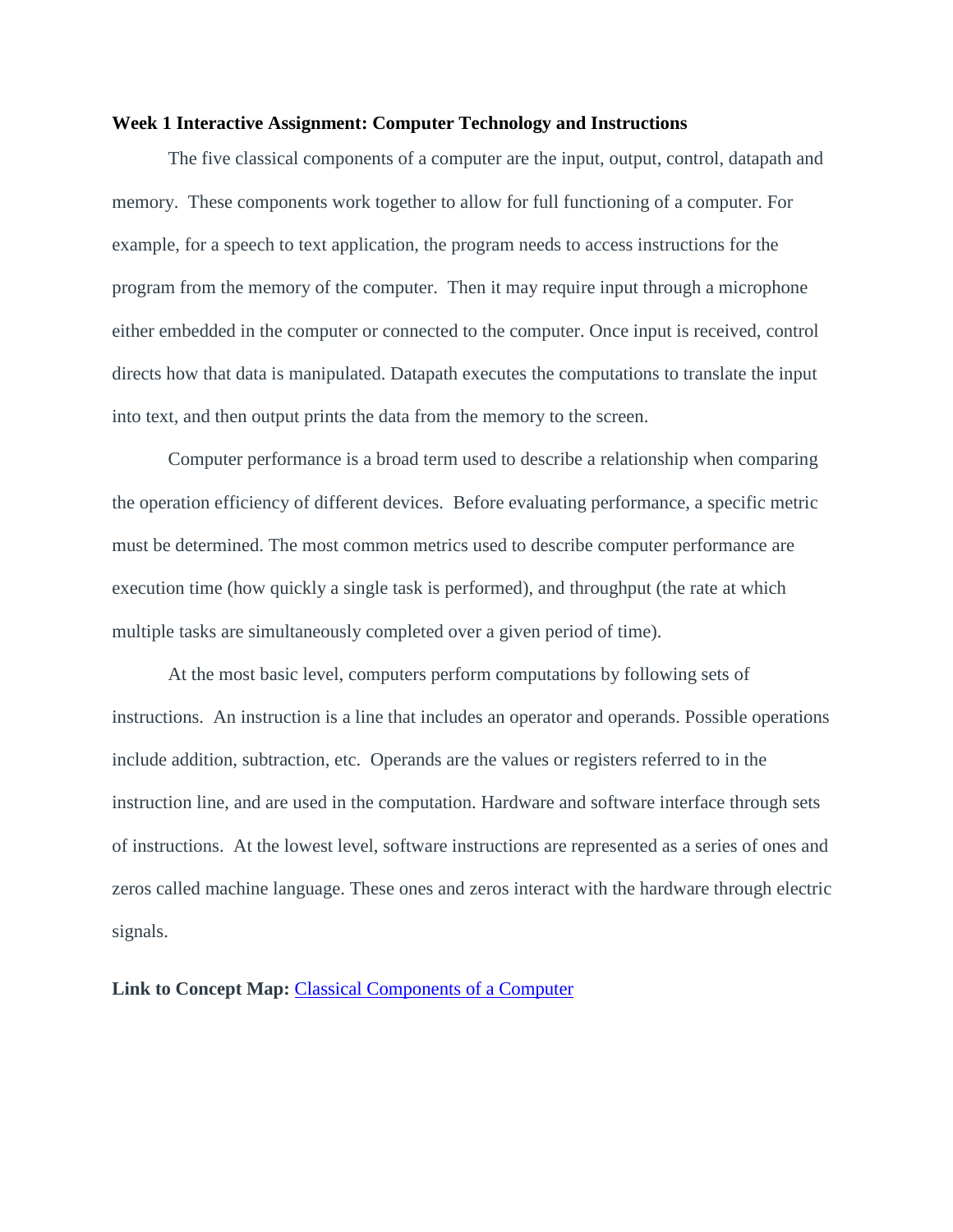

#### **Week 2 Interactive Assignment: Arithmetic for Computers**

Binary addition involves adding columns of bit pairs, in a right to left direction. The base TEN sum of the first vertical bit pair needs to be converted to base TWO. For example, if the sum of a vertical bit pair in base TEN is 2, this value represented in base TWO (or binary) is 10. The least significant (right) bit of the sum is dropped below the vertical bit pair that were added, while the most significant bit (left) is carried up over the next pair of vertical bits. Then the process of adding vertical bit pairs continues from right to left.

Subtraction is a "bit" different in the sense that vertical bit pairs can be subtracted very simply, unless a vertical bit pair results in a need to subtract 0-1. In this case, it may be easier to convert the second 32-bit binary number in the equation to the two's complement representation of the number. Once it is represented in two's complement, the two 32-bit numbers would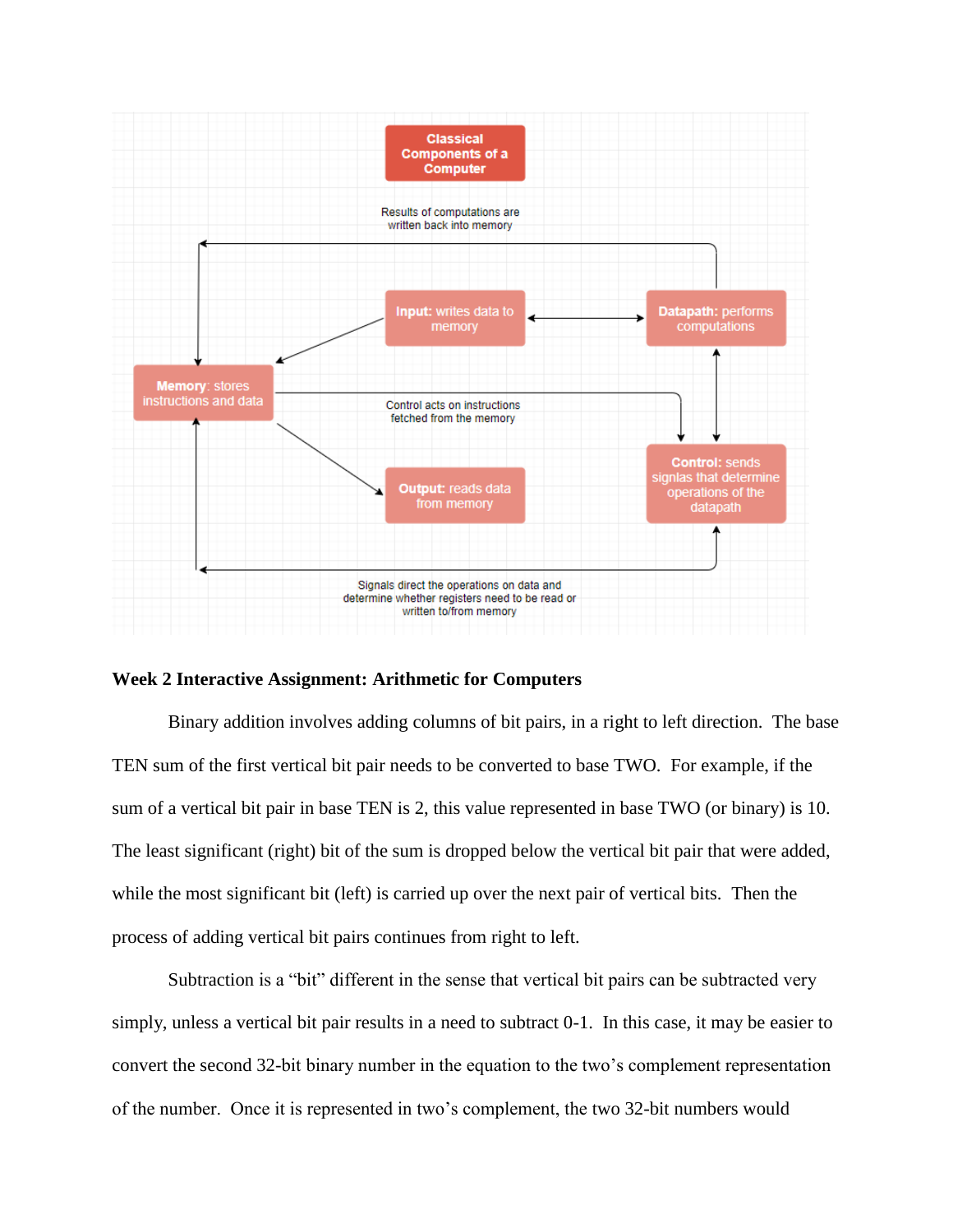simply get added (since two's complement creates a negative version of the second 32-bit number in the equation). The process of adding again proceeds from right to left.

Multiplication and division operations through the ALU are fairly similar to elementary multiplication and division that can be done by hand. For example, in multiplication, the first operand is the multiplicand, and the second is the multiplier (Patterson & Hennessy, 2014). The process starts by multiplying the multiplicand by the least significant digit of the multiplier. The product is placed underneath. Then the multiplicand is multiplied by the second least significant digit of the multiplier, and the product is placed under the first product, but shifted to the left one bit. The process continues with bits from the multiplier moving right to left and the product always shifting one to the left from the product above. At the end, the sum of all of the products is the final product. Division is also performed in a similar fashion to long division, and may sometimes result in a remainder, in addition to the quotient.

Example of Multiplication:

|             | 1000    |
|-------------|---------|
| X           | 1001    |
|             | 1000    |
|             | 0000    |
|             | 0000    |
|             | 1000    |
| Product $=$ | 1001000 |

Example of Division:

|  | 1001           | Quotient  |
|--|----------------|-----------|
|  | 1000   1001010 |           |
|  | 1000           |           |
|  | 10             |           |
|  | 101            |           |
|  | 1010           |           |
|  | 1000           |           |
|  | 10             | Remainder |
|  |                |           |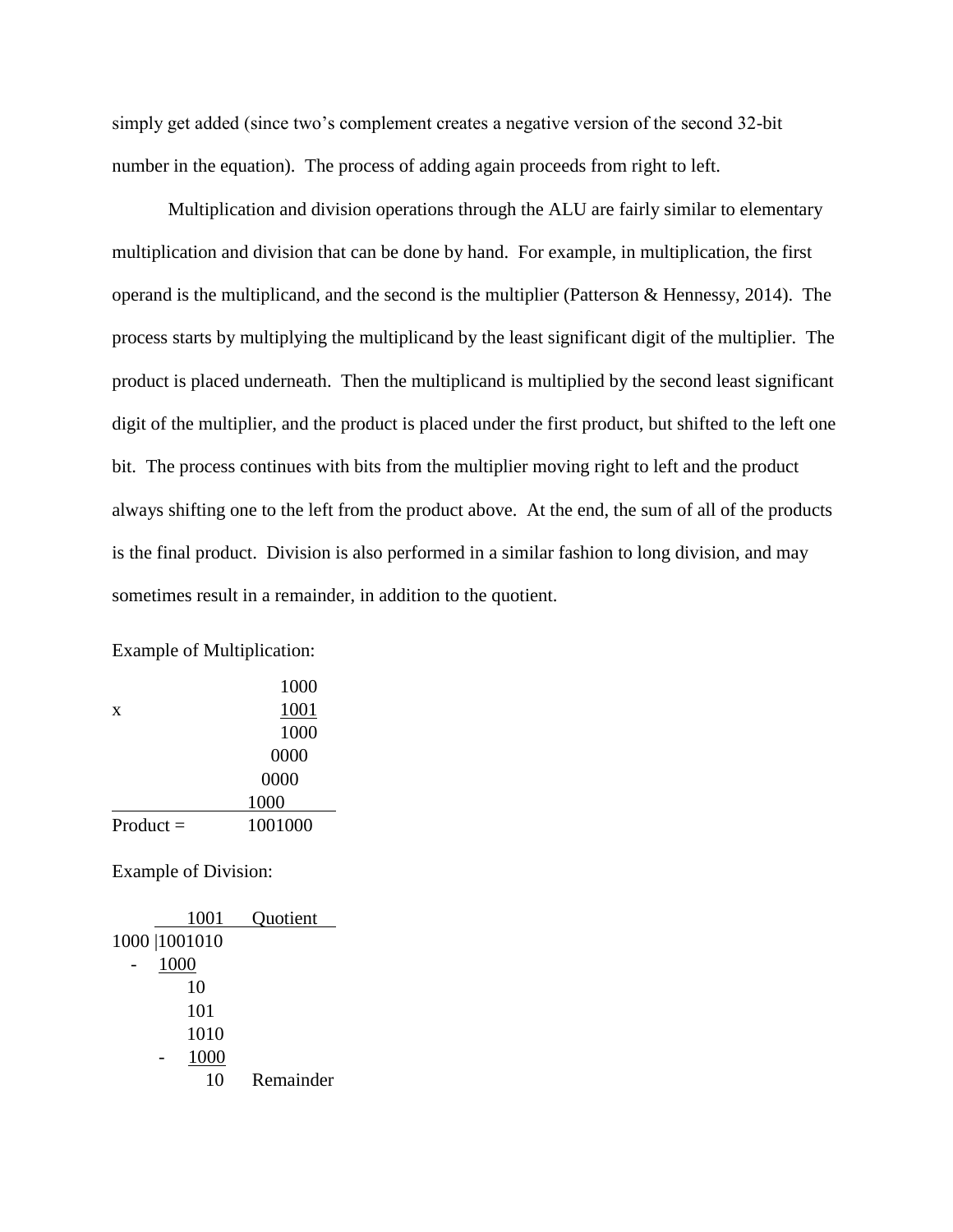Floating point numbers "represent numbers in which the binary point is not fixed" (Patterson & Hennessy, 2014). For example, the number 5.8 x  $10^{15}$  is written in scientific notation, and can be represented in a program as a floating-point number. As discussed previously, computations with floating point numbers can occasionally cause problems, especially when there are limitations in the register size. Limitations in hardware can cause undesirable outcomes due to lack of precision. As exemplified by Patterson and Hennessy (2014): "let's see if  $c + (a + b) = (c + a) + b$ . Assume  $c = -1.5 \text{ten} \times 1038$ ,  $a = 1.5 \text{ten} \times 1038$ , and b  $= 1.0$ , and that these are all single precision numbers."

$$
c + (a + b) = -1.5E38 + (1.5E38 + 1.0)
$$
  
= -1.5E38 + (1.5E38)  
= 0  
(c + a) + b = (-1.5E38 + 1.5E38) + 1.0  
= (0.0) + 1.0 = 1.0  
= 1.0

According to Patterson and Hennessy (2014), parallelism is used "to perform simultaneous operations on short vectors of sixteen 8-bit operands, eight 16-bit operands, four 32-bit operands, or two 64-bit operands. This allows operations to occur more efficiently: "parallelism occurs within a wide word, the extensions are classified as subword parallelism" (Patterson & Hennessy, 2014).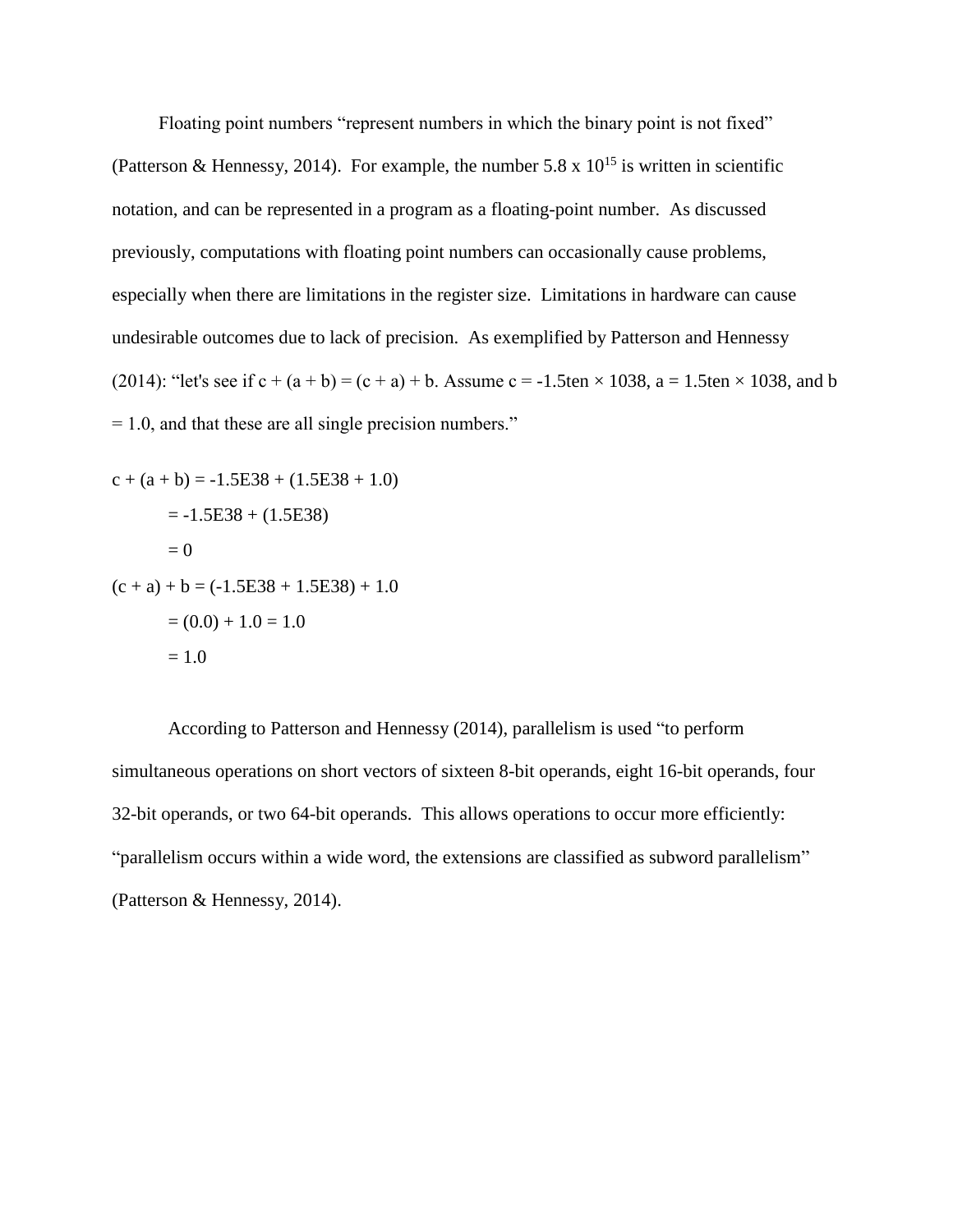## **Link to Flowchart:** [Multiplication Algorithm](https://www.draw.io/#G15vFYV-qGuoxszF-Sj9do-jNhOtkUbVHg)

# **Hardware Diagram (COD Figure 3.3)**



### **Multiplication Algorithm Flow Chart**

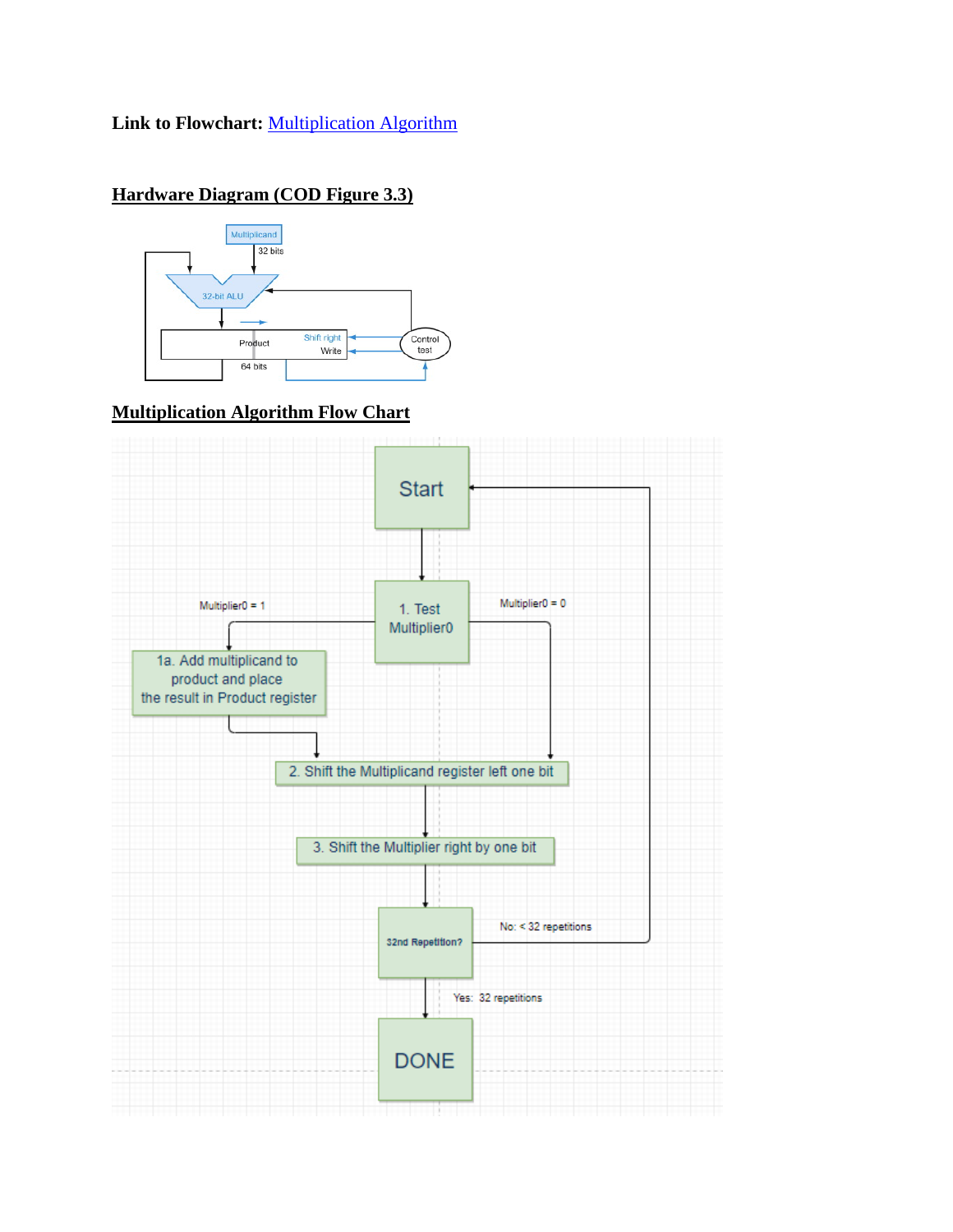#### **Week 3 Interactive Assignment: The Processor**

Computer performance is a hot topic in technology today, due to the growing need to process large amounts of data as quickly as possible. Performance can be affected by instruction count, clock cycle time, and clock cycles per instruction. While the instruction count is determined by the compiler and instruction set architecture (ex. MIPS), the processor affects the clock cycle time and cycles per instruction (CPI) (Patterson & Hennessy, 2014).

Implementation depends on both the instruction set, as well as the processor and associated elements (hardware components). Basic implementation of an instruction involves fetching the instruction from the correct address in memory, reading the register(s) expressed in the instruction, performing a computation in the ALU (either an operation for an R-type instruction, calculating the next memory address for a memory instruction, or comparing for a branch instruction), accessing an operand in the data memory, and writing the result to a register.

All instruction types need some basic elements in the datapath. In order to fetch instructions, a memory unit is required, which stores instructions for the desired program. In addition, the program counter (PC) is used to fetch the instruction from the correct memory address. An adder (part of the ALU) is necessary to compute the address for the next instruction. Other elements utilized in the datapath depend on the instruction type. For example, R-type instructions require the register file (which contains registers holding operands), and the ALU to perform operations. Memory instructions require the data memory unit (to load from or store words to), as well as the sign extension unit. Branch instructions use the ALU to evaluate a branch condition, and require an additional adder to compute the new branch target if the conditional evaluates to true.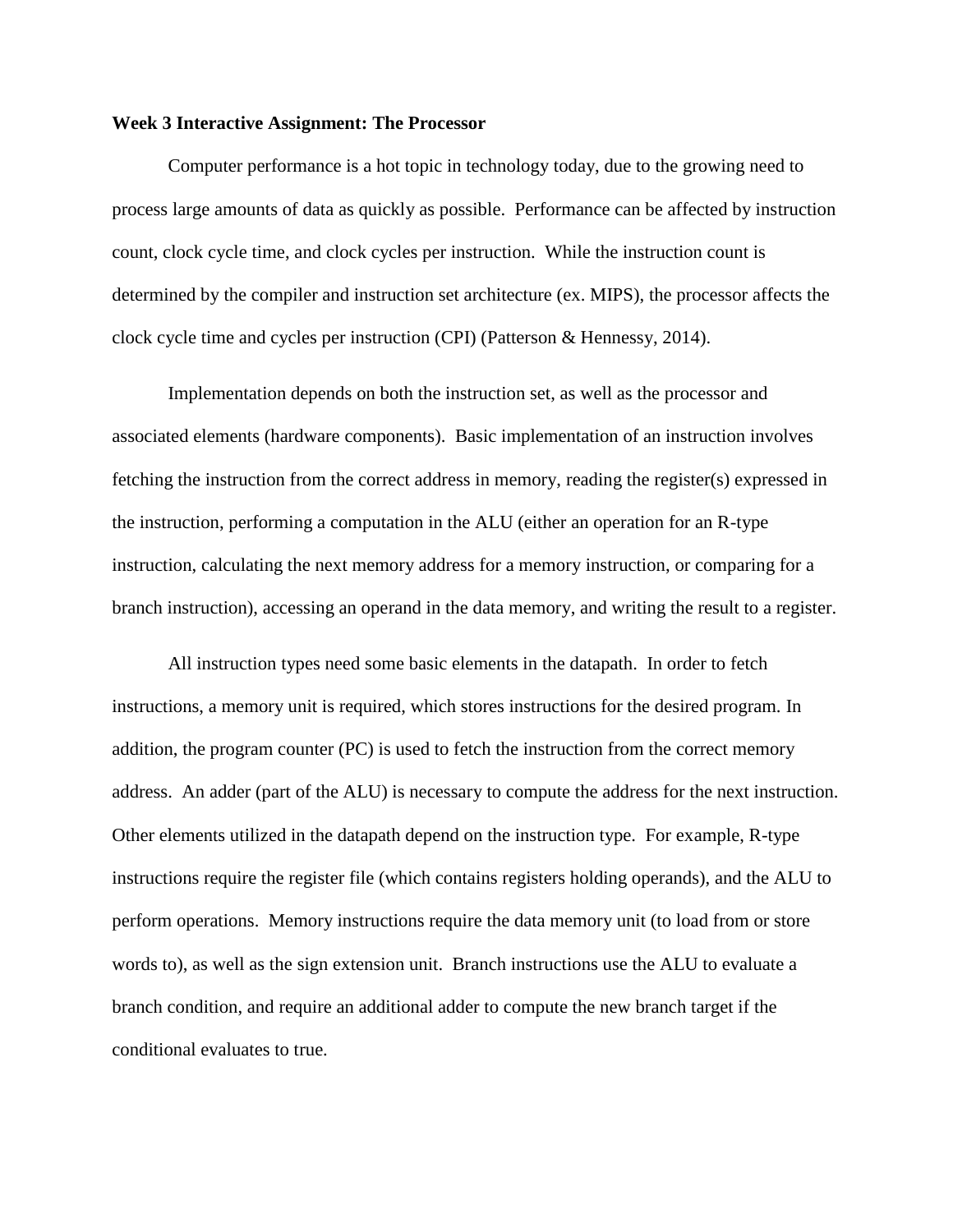Patterson and Hennessy (2014) provide a great example of the datapath for an R-type instruction: add \$t1, \$t2, \$t3. In order to build this datapath the processor would need the memory unit (which contains the instructions for the program), the PC (which contains the memory address of the instruction), the adder (to compute the address of the next instruction if there was one in the program), the ALU (to execute the operation: add \$t1, \$t2, \$t3), and then the result would be written back into the register file in register \$t1.

Pipelining increases the performance of a processor by allowing multiple instructions to be executed simultaneously. Historically, a single-cycle *without* pipelining only allowed for one instruction to be executed per clock cycle. However, in single-cycle *with* pipelining, modern processors allow datapaths for multiple instructions to run simultaneously, as long as the elements needed for a subsequent data path are available. Therefore, rather than a single cycle resulting in the execution of one instruction, a single cycle results in the execution of multiple instructions. Even though the execution time for a single instruction is not affected, the throughput is much higher. Pipelining is accompished by organizing the execution of instructions into five stages. Once a datapath is past a certain stage, elements from the previous stage become available for use by the next instruction. Therefore, instructions are executed in a staggered fashion in the pipeline approach.

To provide an example, the five stages in a pipelined approach are: 1) IF- Instruction Fetch; 2) ID- Instruction decode and register file read; 3) EX- Execution or address calculation; 4) MEM- Data memory access; and 5) WB: Write back. In single-cycle *without* pipelining, an instruction would go through each of the five stages (IF, ID, EX, MEM, and WB) completely, before the next instruction begins execution. On the other hand, in single-cycle *with* pipelining, new instructions begin execution before the previous instruction has completed the cycle. In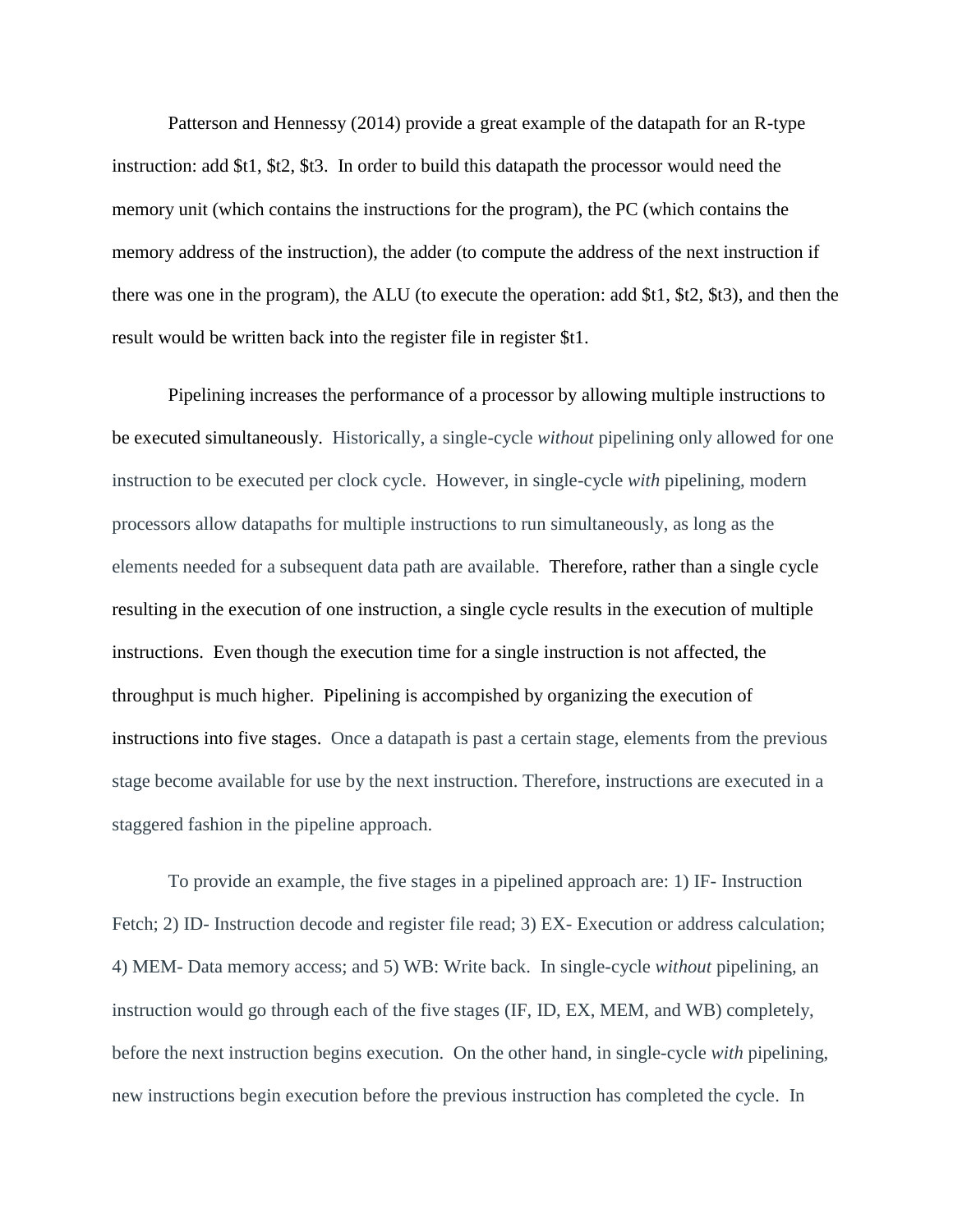other words, if there are three instructions in a program, instruction one goes through stage IF in the first clock cycle. During the second clock cycle, instruction one is in stage ID, while instruction two is in IF. During the third clock cycle, instruction one is in EX, instruction two is in ID, and instruction three is in IF, and so on. The differences in single-cycle without versus with pipelining can be seen in the figures below.

## **Link to Diagram: [Single Clock Cycle Without Pipelined Performance](https://drive.google.com/file/d/1rU6NZCNh4LUHKJroPWoPmT2YUUGKHuKo/view?usp=sharing)**



**The Single-Cycle Datapath Without Pipelining**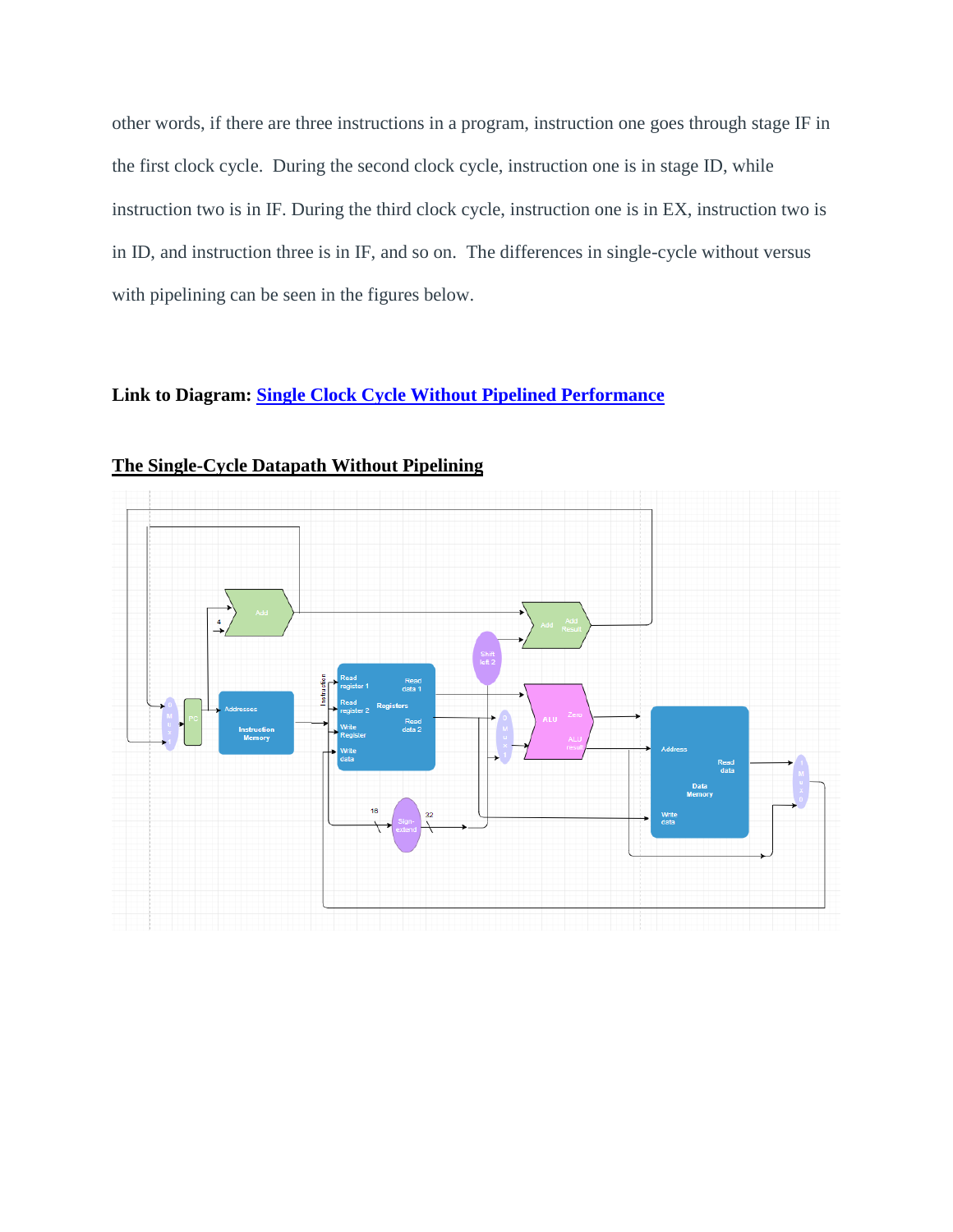#### **Link to Diagram: [Single Clock Cycle with](https://drive.google.com/file/d/1gFjJsfPlrroz8JPabdcZYfe_92SQxXjy/view?usp=sharing) Pipelined Performance**



#### **The Pipelined Version of the Single-Cycle Datapath**

#### **Week 4 Interactive Assignment: Exploiting Memory Hierarchy**

This week's diagram (COD Figure 5.3 from Patterson & Hennessy below) reflects the organization of the memory hierarchy. A memory hierarchy is used in the architecture of computers so that, "the user has the illusion of a memory that is as large as the largest level of the hierarchy, but can be accessed as if it were all built from the fastest memory". The hierarchy is organized in such a way that the fastest memory (cache) has the smallest storage capacity and is located in the closest proximity to the processor, while the slowest memory (secondary memory) has the largest storage capacity, and is the farthest away from the processor. In addition, the fastest memory is the most expensive, while the slowest memory is the least expensive (Patterson & Hennessy).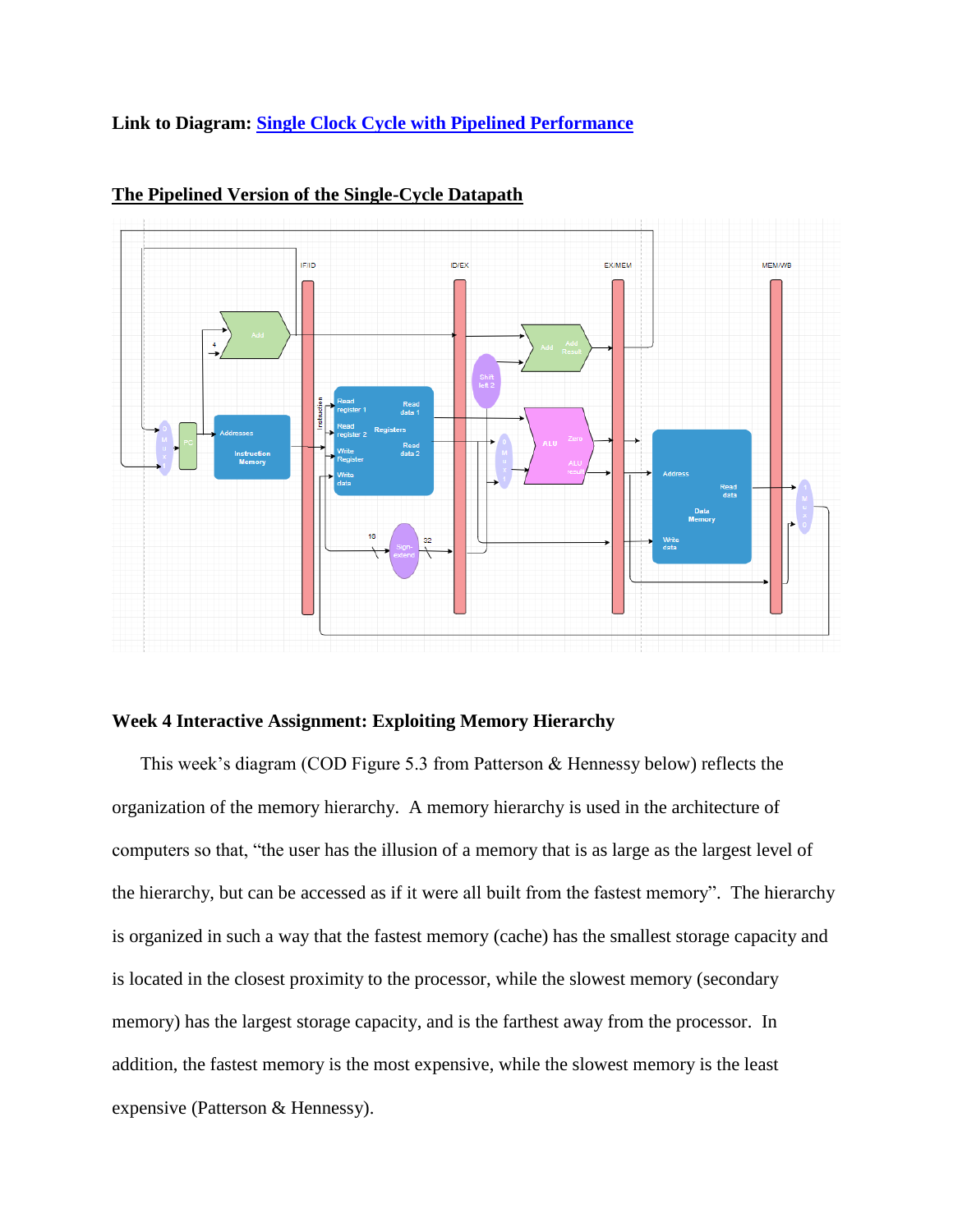#### **Link to Diagram: [Memory Hierarchy](https://drive.google.com/file/d/1BH8UILPawPI-CTsAe5CWApX4-1MZ_Tsl/view?usp=sharing)**



At the top of the memory hierarchy is the CPU registers (Level 1 above). The next level is the cache (Level 2 above). The cache is SRAM (static random access memory). It is closest to the processor, more expensive than DRAM (dynamic random access memory), uses more area per bit of memory, needs minimal power, and doesn't need to refresh. Next in the hierarchy is the main memory (Level 3 above). The main memory is DRAM, and it is farther from the processor than SRAM, denser and cheaper, uses less area per bit of memory, needs more power, and needs to be refreshed. The next level in the hierarchy is secondary memory (Level 4 above). Personal mobile devices use flash memory, which can get worn about by writes, so flash memory utilizes wear leveling to shift block around to prevent wear. The secondary memory in most PC's use magnetic disc hardware. Magnetic discs are the cheapest and largest hardware.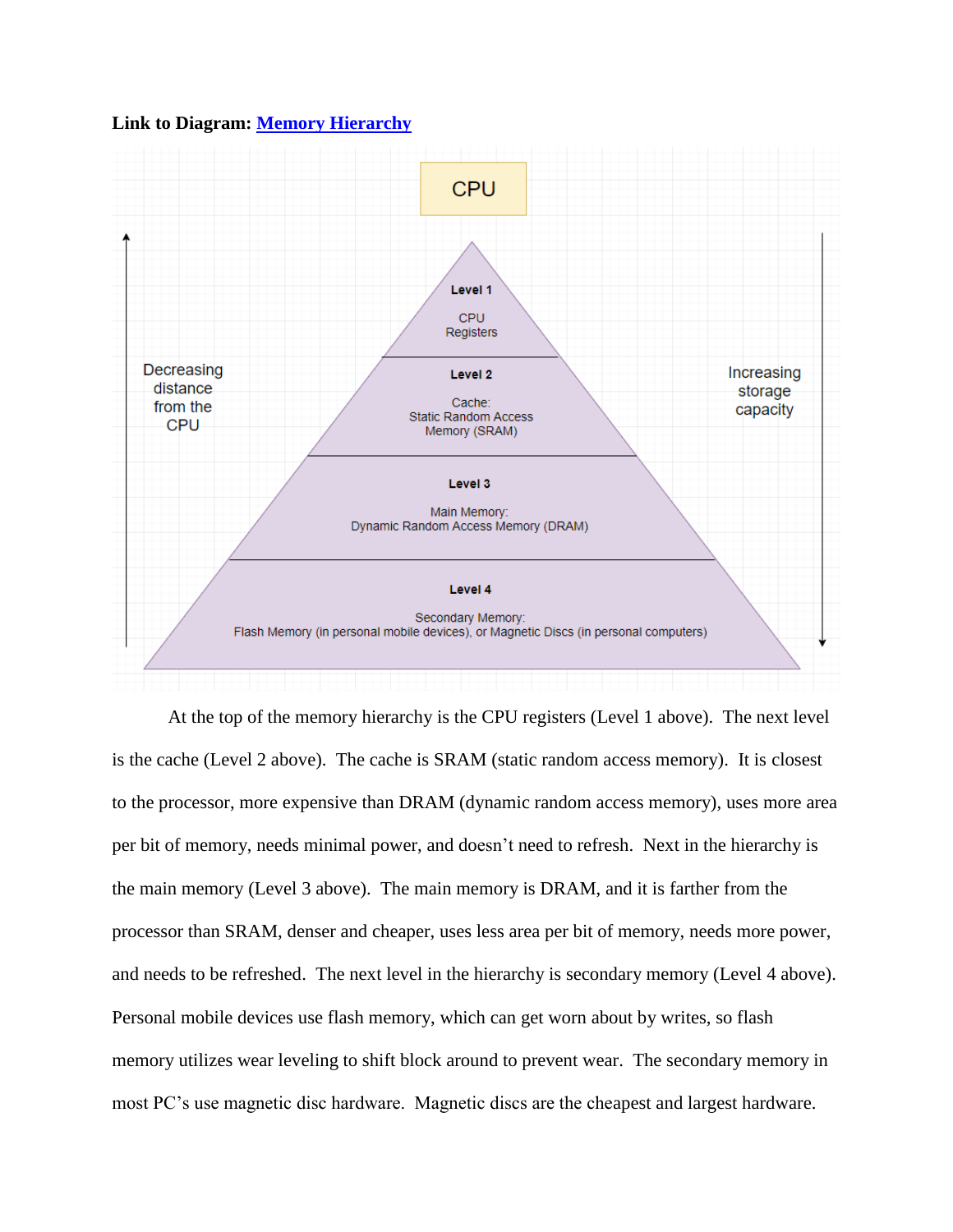They are a collection of metal platters covered in magnetic recording material, and a read-write head aligns tracks and then sectors to read and write data (Patterson & Hennessy).

According to Patterson & Hennessy (2014), cache is "a term is also used to refer to any storage managed to take advantage of locality of access." The simplest form of cache is directmapped, meaning that each memory location is mapped to one location in the cache (Patterson & Hennessy, 2014). In order to determine whether an address reference is a hit or a miss, the address is broken down into two parts, the index and the tag. The index consists of the lower bits of the address and correspond to a location in the cache. If the index reference results in a hit in the cache, then the tag (the upper bits in the address) are used to identify whether the word in the cache matches the requested word. The first few references to an empty cache will come back as misses. Then the cache fills up with data that has been copied from the memory to fulfill those misses. When a reference results in a miss that prompts the retrieval of data from a memory address that conflicts with a full index in the cache, the new data overwrites the contents at that cache index.

Cache performance is measured by a number of different indicators including memory-stall cycles (from cache misses), read-stall cycles, write-stall cycles, miss rate, and average memory access time (AMAT), which accounts for both hits and misses. These indicators of performance can be improved in a number of ways. For example, "Larger blocks exploit spatial locality to lower miss rates" (Patterson & Hennessy, 2014). However, if blocks become too large relative to the cache, the number of blocks decreases, and there is competition between blocks, which can slow performance. A write buffer can also improve performance by storing data that is waiting to be written to memory. Write-back schemes can increase performance by waiting to modify blocks in lower regions of the hierarchy until the block is replaced. A split cache (separate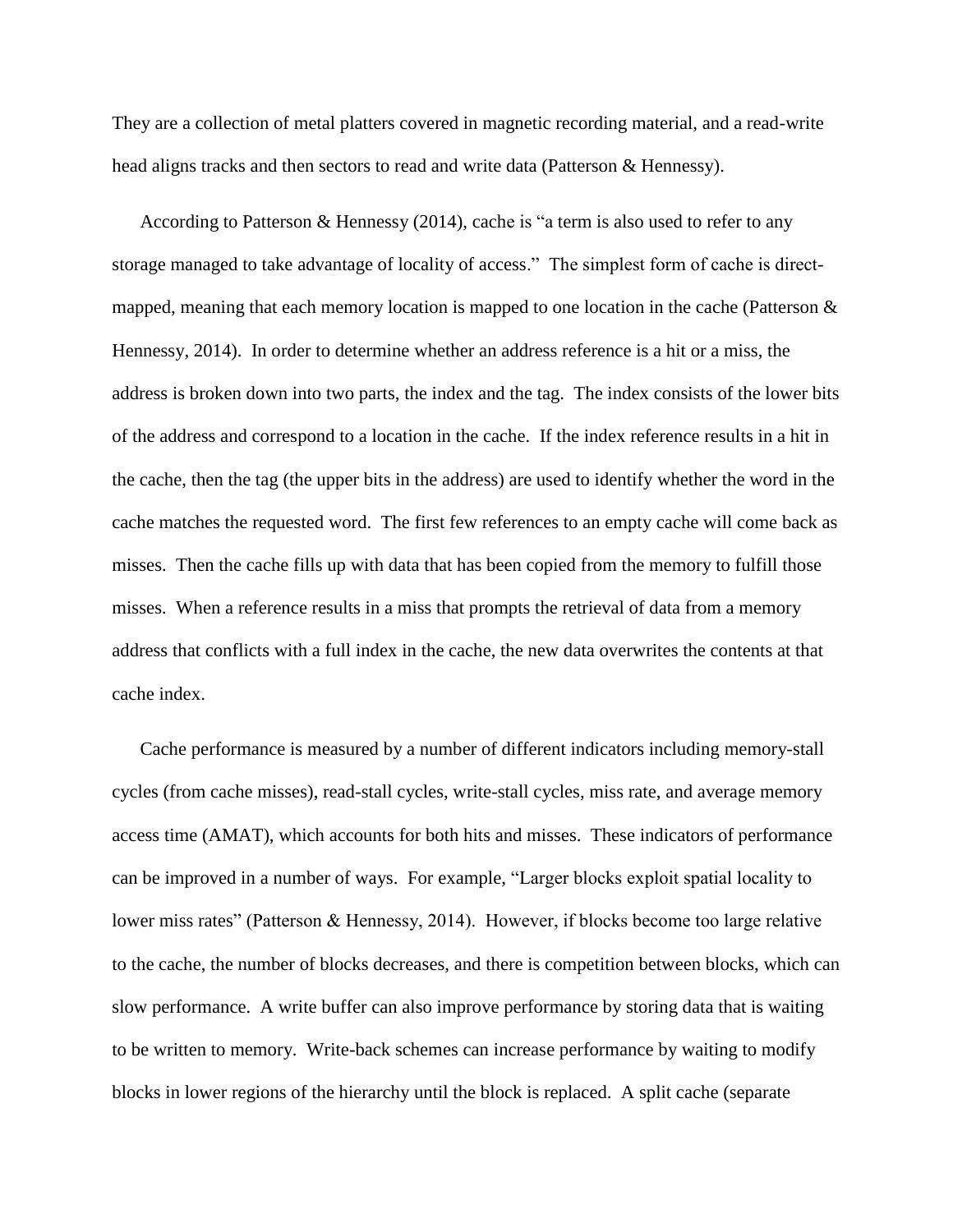caches for instructions and data) in conjunction with increased bandwith can allow blocks to be transferred more efficiently. Other methods of improving performance include increasing the clock rate, allowing for more flexible placement of blocks, and utilizing a second-level cache to reduce the miss penalty from the first cache.

Dependable memory hierarchy utilizes the principle of redundancy. Losing data can be catastrophic. In an attempt to prevent this from happening, and to make memory more dependable, computer architects have found three ways to improve Mean Time to Failure (MTTF). Mean Time to Failure is a measure of "the percentage of devices that would be expected to fail in a year" (Patterson & Hennessy, 2014). The three ways to improve MTTF are:

- 1) Fault avoidance: Preventing fault occurrence by construction.
- 2) Fault tolerance: Using redundancy to allow the service to comply with the service specification despite faults occurring.
- 3) Fault forecasting: Predicting the presence and creation of faults, allowing the component to be replaced before it fails. (Patterson & Hennessy, 2014)

Through the consideration of these guidelines in the design process for modern computers, architects have been able to establish a dependable memory hierarchy for businesses and consumers.

Virtual machines are, "emulation methods that provide a standard software interface" (Patterson & Hennessy, 2014). For example, I used a virtual machine when I completed the Programming Concepts course here at Ashford University and we utilized a virtual Java environment. Virtual machines have become desirable for a number of reasons. They provide isolation and security, avoid failures in security and the reliability of operating systems, allow sharing of one computer (especially in cloud computing), and have an overhead that is more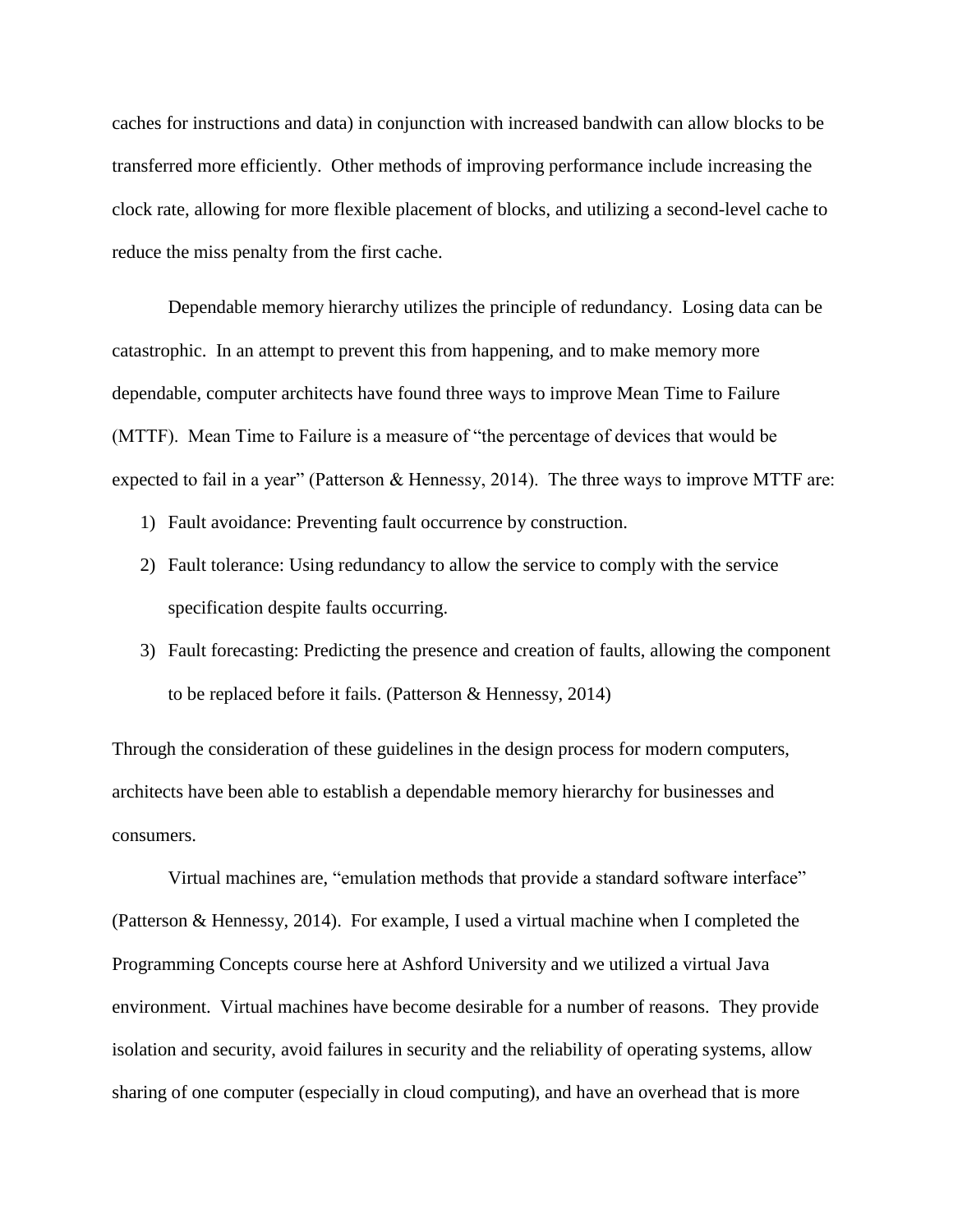acceptable than in the past (Patterson & Hennessy, 2014). Virtual machines run on a host hardware platform and provide the illusion of a fully functional operating system independent of the user's own.

Virtual memory is desired because of "efficient and safe sharing of memory among multiple programs, such as for the memory needed by multiple virtual machines for Cloud computing, and to remove the programming burdens of a small, limited amount of main memory" (Patterson & Hennessy, 2014). Virtual memory overcomes the limitations of traditional memory and allows users to share a machine without interfering with the activities or devices of other users. Reading and writing is done independently with no affect to other users. In contrast to traditional memory, virtual memory blocks are known as pages and virtual memory misses are known as page faults (Patterson & Hennessy, 2014).

#### **Week 5 Interactive Assignment: Computer Architecture Parallelism**

The overall goal of computer architecture parallelism is to increase performance and throughput. It is important to recognize that there are different types of parallelism: task-level parallelism (or process-level parallelism) and parallel processing programs. Task-level parallelism utilizes "multiple processors by running independent programs simultaneously" (Patterson & Hennessy, 2014). A parallel-processing program is, "a single program that runs on multiple processors simultaneously" (Patterson & Hennessy, 2014). Regardless of the type of parallelism used, the goal is to design software that runs more efficiently on a microprocessor than on a uniprocessor implementing instruction-level parallelism.

Part of the drive for increased performance from processors is due to the need for solutions to scientific and business problems that require extreme processing power at reduced costs and low energy. According to Patterson & Hennessy (2014), the energy problem "means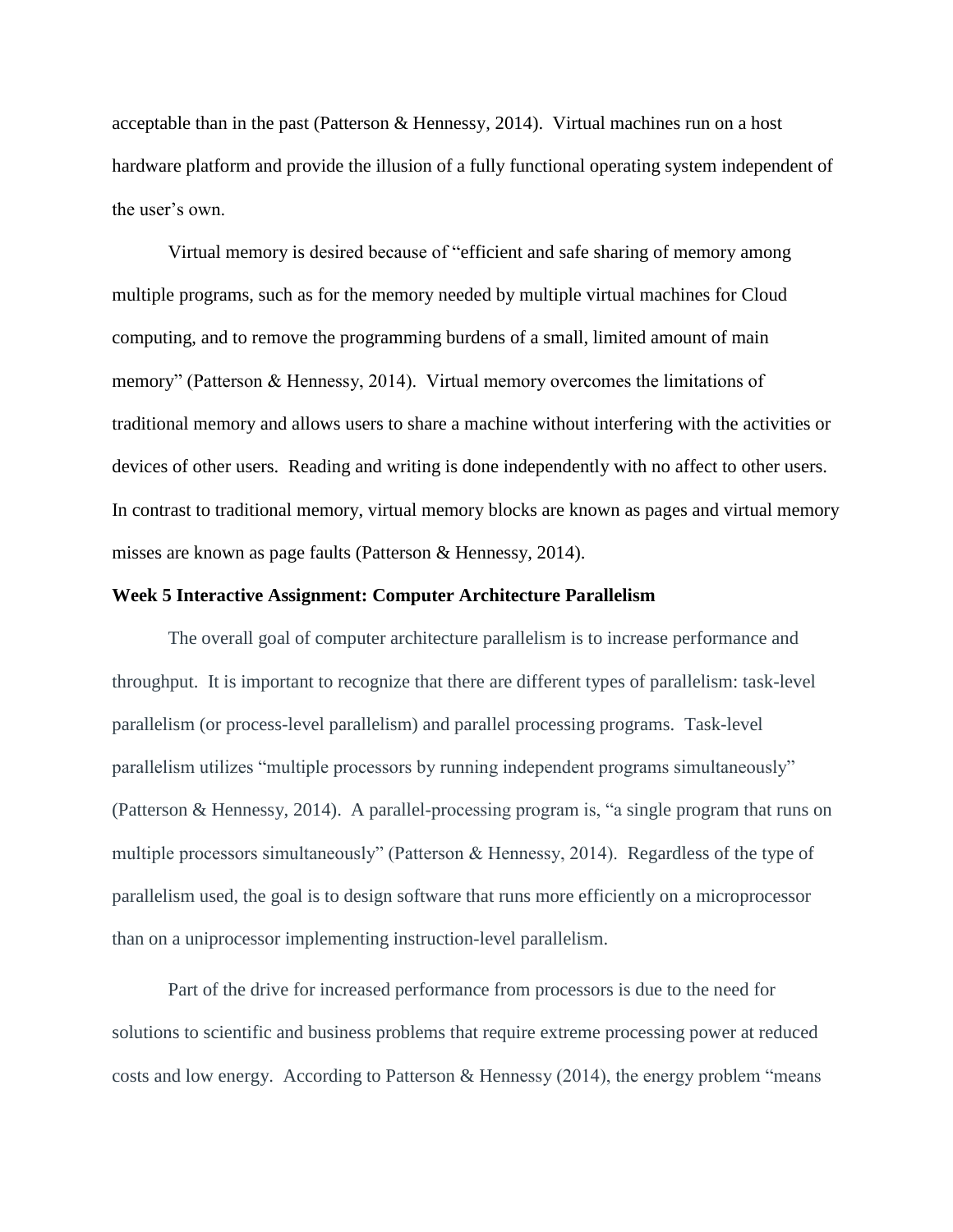that future increases in performance will primarily come from explicit hardware parallelism rather than much higher clock rates or vastly improved CPI." In addition to hardware parallelism, programmers now need to design and build code that optimizes these advancements in hardware. For example, "sequential code now means slow code" (Patterson & Hennessy, 2014). In the past, software was designed for uniprocessors, but today's developers design for the future in anticipation that the cores per chip will be scaled.

In addition to the evolution of multicore microprocessors, computer architects have used these CPU's as inspiration for a different type of processor, Graphics Processing Units (GPU's). GPU's emerged as a result of an increased demand for gaming. There are a number of differences between GPU's and CPU's. For example, GPU's only execute a subset of the functions that a CPU can. However, this "allows them to dedicate all their resources to graphics" (Patterson & Hennessy, 2014). Therefore, what a GPU cannot handle, the CPU makes up for. In addition, "The GPU problems sizes are typically hundreds of megabytes to gigabytes, but not hundreds of gigabytes to terabytes" (Patterson & Hennessy, 2014). GPU's also have a different approach to hiding memory latency. Instead of utilizing multi-level caches, they rely on hardware threading. Finally, memory in GPU's emphasizes an increase in bandwith, and GPU's have more processors than CPU's. For example, the new NVidia Titan V GPU has 5,120 cores (Nvidia Corporation, 2018)!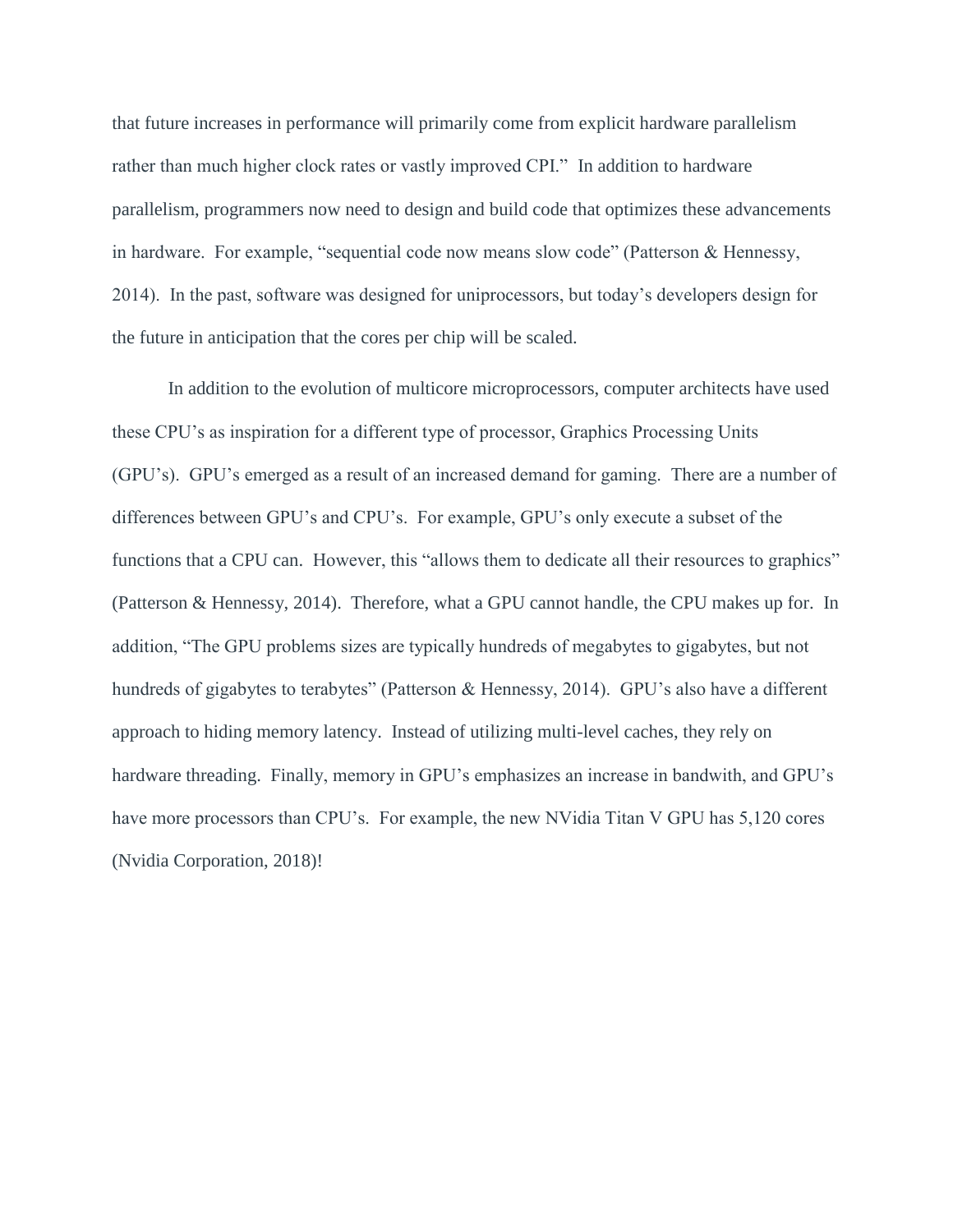

#### **Link to Concept Map: [Parallel Processors](https://drive.google.com/file/d/17JPr-doGPCJUkHaLWsBKbQ74k4xPZk0o/view?usp=sharing)**

#### **Fundamental Concepts that Influence Computer Organization and Architecture**

The fundamental concepts that influence computer organization and architecture include the instruction set architecture, arithmetic and operations, parallelism, hardware elements, software, the processor, control, datapaths, pipelining, and memory hierarchy. Even when writing software, it is important for programmers to understand the fundamentals of computer architecture, since a smooth interface between the hardware and software can either increase or degrade the performance of a system. Organizations will utilize these concepts to increase the life of devices, anticipate additional cores in future processors, avoid errors in performance, make software migrations from uniprocessor to multiprocessor systems more seamless, and increase performance while maintaining minimal weight, energy consumption, and cost in future devices.